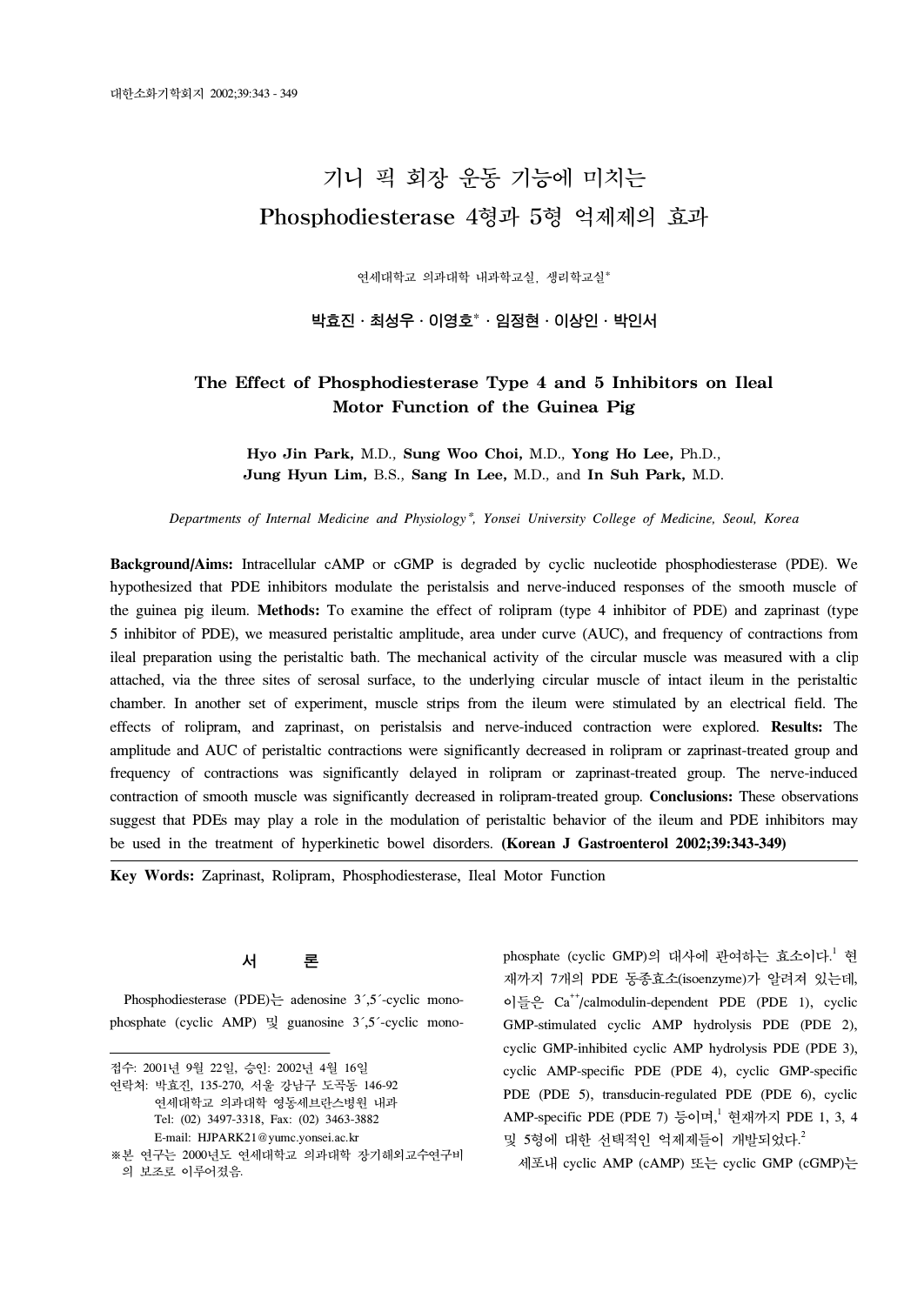각각 adenylate cyclase 및 guanylate cyclase의 활성화에 반 응하여 생성된다. 세포 내에서 cAMP 또는 cGMP가 증가하 게 되면, 하부식도괄약근(lower esophageal sphincter, LES), 회장, 내항문괄약근 등 위장관 여러 부위의 평활근이 이완 된다. 3-6 세포내 cyclic nucleotide 농도는 이들의 합성과 파 괴 간의 평형을 반영하는데, 파괴는 PDE 동종효소들에 의 해 조절된다. 이 효소들은 개체와 위장관 부위에 따라 존재 및 활성도가 다른데, <sup>1</sup> 개의 LES에서는 3형 및 5형 억제제 가 그 기저압을 농도-의존적으로 이완시키며,<sup>7</sup> 개 대장에서 는 4형 동종효소가 기능적으로 가장 중요하다고 하였고,<sup>8</sup> 고양이 위저부에서는 3, 4, 및 5형의 PDE 동종효소가 위저 부 톤을 조절하는 데에 관여한다고 보고되었다.<sup>9</sup>

4형 및 7형 PDE는 cAMP-specific PDE로서, rolipram은 4 형 PDE 선택적인 억제제로 개발되었으며,<sup>10,11</sup> rolipram을 이용한 실험에서 기니 픽 및 흰쥐 회장 수축을 조절하는 데 에 cAMP의 역할과 4형 PDE의 중요성이 입증된 바 있다.<sup>6</sup> 발기부전 치료제인 sildenafil(비아그라<sup>R</sup>)는 PDE 5형 억제 제로서, 조직내 cGMP의 대사를 억제시킴에 따라, 음경내 혈관벽의 평활근을 이완시켜 혈류량을 늘려서 발기를 지속 시키는 약물로 최근 각광을 받고 있다.<sup>12,13</sup> 그러나, sildenafil 을 복용하는 환자가 늘어남에도 불구하고 본 약제의 위장관 계 작용 및 그 기전에 관해서는 국내외적으로 아직 연구가 많지 않은 실정이다. 1999년 저자 등<sup>14</sup>은 sildenafil과 같은 5형 PDE 억제제인 zaprinast를 이용하여 본 약제가 주머니 쥐(opossum)의 식도체부 압력과 하부식도괄약근압을 저하 시킨다는 실험 결과를 보고한 바 있다.

이에 저자 등은 4형과 5형 PDE 억제제가 기니 픽 회장 연동 및 근 수축에 미치는 영향을 알아보고자 본 연구를 시 행하였다.

#### 대상 및 방법

#### 1. 대상

약 350-400 그램 정도 되는 수컷 기니 픽(n=25)을 사용하 였다.

# 2. 방법

회장·대장 접합부로부터 구측 10 cm 상방에서 15 cm 가량의 회장을 채취하여 자체 제작한 연동함(peristaltic chamber)에 위치시킨 후 함(chamber) 용액 및 관강 내로 4형 PDE 억제제인 rolipram 혹은 5형 PDE 억제제인 zaprinast 를 투여한 후 연동운동을 관찰하며, 본 약제들이 회장 윤상 근의 장력에 미치는 영향을 측정하기 위해 채취한 근육 절 편을 조직 욕조(tissue bath)에 위치시킨 후 상기 약제를 주 입한 후 전장 자극 후 수축압을 측정하였다.

### 1) 연동운동 측정

채취한 약 15 cm 길이의 회장을 혼합기체(95%  $O<sub>2</sub> + 5%$ CO<sub>2</sub>)가 충분히 공급되고, 온도가 37°C로 유지되는 Krebs'-Henseleit  $\frac{8}{3}$ 액(in mmol L<sup>-1</sup>:138.5 Na<sup>+</sup>, 4.6 K<sup>+</sup>, 2.5 Ca<sup>2+</sup>, 1.2  ${Mg}^{2^+}$ , 125 Cl, 21.9 HCO<sub>3</sub>, 1.2 H<sub>2</sub>PO<sub>4</sub>, 1.2 SO<sub>4</sub>, 11.5 glucose)이 채워진 연동함 내에 위치시킨다(Fig. 1). 윤상근 의 기계적 연동 수축을 측정하기 위해 클립(Microserrefines No.18055-04; Fine Science Tools Inc., Foster city, CA, USA)을 2.5 cm 간격으로 구측, 중간측, 그리고 항문측 장 막 표면에 고정시키고, 클립에 연결한 실을 장관의 종축과 직각 방향으로 하여 장력변환기(tension transducer)에 연결 하였고 기초장력을 1 g으로 하였다. 한 시간 동안 평형을 유지시킨 후, 연동 펌프(Masterflex 7523-30 with cartridge 3519-85, Cole-Palmer, Chicao, IL, USA)를 통해 장 내강 내 로 Krebs'-Henseleit 용액을 0.4 mL/min의 유속으로 관류시 켜 연동 수축파를 유발하였다. 유발된 연동 수축파의 압력, 수축곡선하 면적(area under curve, AUC) 및 다음 수축파까 지의 시간(주기)을 측정, 약물 투여군과 대조군을 비교하였 다. 약물 투여 방법은 연동함 용액내 및 회장 관강 내로 rolipram 또는 zaprinast  $(10^{-5}-10^{-8}$  M)를 투여하였고, 투여 5분 후 상기 값들을 구하였다.



**Fig. 1.** Peristaltic bath. We used the peristaltic bath to measure peristaltic amplitude, area under curve, and frequency of contractions from 15 cm long ileal preparation which was induced by continuous perfusion via a peristaltic pump. The mechanical activity of the circular muscle was measured with a clip attached, via the three sites (oral, mid, and anal, 2.5 cm apart) of serosal surface, to the underlying circular muscle of intact ileum in the peristaltic chamber.

#### 2) 근육장력검사

채취한 회장 근육절편(10 mm×3 mm)을 5 mL의 조직 욕조에 위치시킨 후, 절편의 한쪽 끝은 압력 계기 변환기 (strain gauge transducer)에 연결하여 등척성 장력을 기록하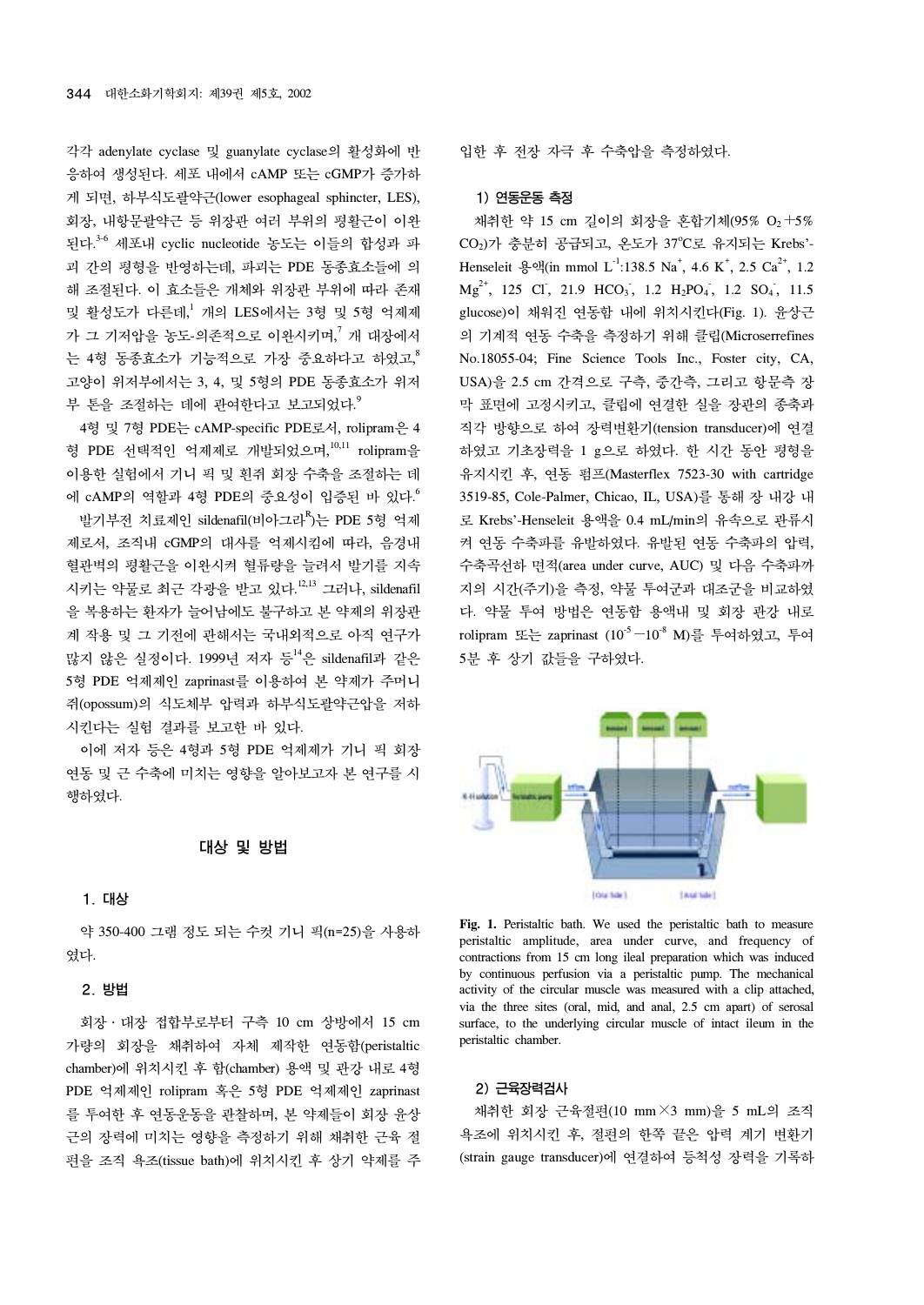였다. 근육절편은 혼합기체(95%  $O<sub>2</sub>$ +5%  $CO<sub>2</sub>$ )가 충분히 공 급되고 온도가 37°C로 유지되는 Krebs'-Hanseleit 용액 내에 위치시킨 후,1g의 기초장력을 가한 후, 60분간 평형을 유 지시켰다. 전기 자극은 자극기(Grass S88 stimulator, Grass Instrument Company, Quincy, MA, USA)를 이용한 전장자 극법으로 자극하였다. 사용하는 전기 자극은 신경 말단에 서 신경전달물질이 분비될 수 있도록 rectangular wave (4 sec trains of 1 msec, 35 V square wave pulses at 1-20  $Hz$ )로 자극하였다. 약제의 효과를 평가해 보기 위해  $10^{-5}$  -10-8 M의 rolipram 또는 zaprinast를 투여한 후 5분이 지나 상기의 전장자극을 시행해서 나타나는 수축압을 측정, 약 물 투여군과 대조군을 비교해 보았다.

#### 3) 통계학적 분석

각 변수에 대한 결과는 평균±표준오차로 기록하였고, 통계학적인 분석은 Pearson 상관분석과 one-way 및 two-way analysis of variance (ANOVA) with repeated measure test를 적용하였다. 유의성 검정은 p값이 0.05 미만인 경우로 하 였다.

# 결 과

# 1. 회장 연동운동에 미치는 rolipram 및 zaprinast의 효과



약제 처치 없이 60분간 평형 상태를 유지한 상태에서 연

**Fig. 2.** Peristaltic contraction induced by perfusion with oxygenated Krebs'- Henseleit solution. (A) After equilibration, the lumen was perfused with oxygenated Krebs'- Henseleit solution at 37℃ at a rate of 0.4 ml/min via a peristaltic pump which initiated peristaltic waves. (B, C) The numbers of peristaltic contraction was increased after administration of acetylcholine  $(10^7 \text{ M})$  and abolished by tetradotoxin  $(10^{-6}$  M).

동 펌프를 통해 0.4 mL/min의 유속으로 Krebs'-Henseleit 용액을 관강 내로 관류하면, 연동 수축파가 유발되었다 (Fig. 2A). 유발된 연동 수축파는 흥분성 신경전달물질인 아세틸콜린 $(10^{-7}$  M) 투여 후 수축파 수 및 곡선하 면적이 증가하였고(Fig. 2B) 연동파가 신경매개성인지를 알아보기 위해 tetradotoxin (10-6 M) 투여하였더니 연동 수축파는 소 실되었다 (Fig. 2C).

4형 PDE 억제제인 rolipram (10-8 M - 10-5 M)을 투여해 본 바(n=5), 수축파 압력은 저하되는 경향을 보였으나 통계 학적으로 유의하지 않았으나(Fig. 3A), AUC는 구측 및 항 문측에서 10-7 M 농도부터 유의하게 저하됨을 알 수 있었 으며(Fig. 3B) 다음 수축까지의 시가은 10<sup>-5</sup> M 농도에서 유 의하게 길어짐을 관찰하였다(Fig. 3C). 5형 PDE 억제제인  $z$ aprinast(n=5,10 $^{8}$  M - 10 $^{5}$  M)도 수축파 압력(Fig. 4A) 및 AUC (Fig. 4B)가 유의하게 저하되었고 주기도 길어짐을 관 찰하였다(Fig. 4C).



**Fig. 3.** The effect of rolipram on ileal peristalsis of guinea pig. (B) The area under curve of peristaltic contractions was significantly decreased in rolipram-treated group. (C) The frequency of contractions was significantly delayed in rolipram-treated group.  $p$ <0.05, compared with control.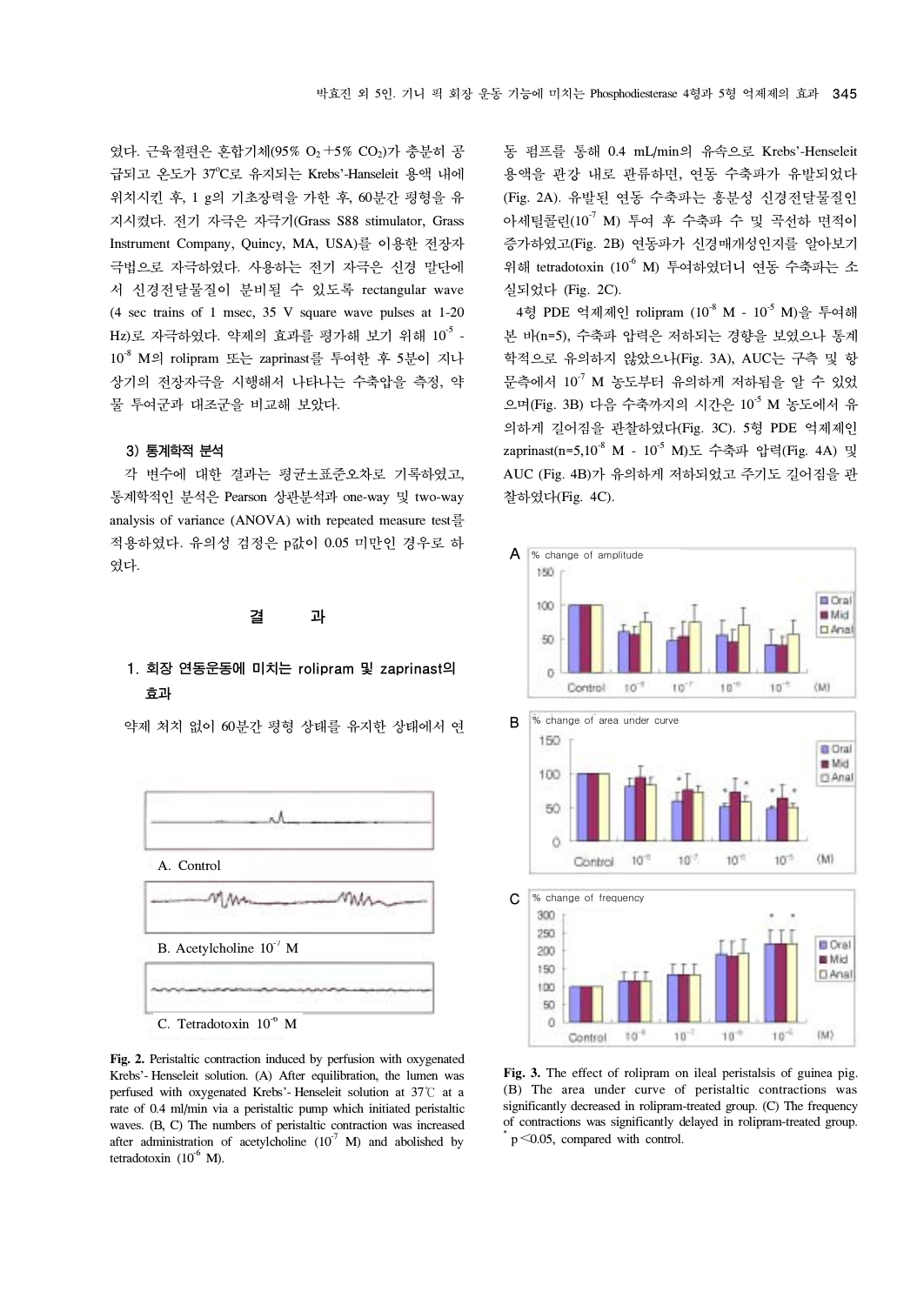

**Fig. 4.** The effect of zaprinast on ileal peristalsis of guinea pig. (B) The amplitude and area under curve of peristaltic contractions were significantly decreased in rolipram-treated group. (C) The frequency of contractions was significantly delayed in rolipramtreated group.

 $p \leq 0.05$ , compared with control.

# 2. 회장 근육 수축에 미치는 rolipram 및 zaprinast의 효과

채취한 회장 윤상근을 조직 욕조에 위치시킨 후, 등 척성 장력을 기록하였다. 60분간 평형후 전장자극을 시행 하여 수축파를 유발하였는데, 약제 처치 없이 자극 주기 가 증가함에 따라 수축압이 증가됨을 관찰하였다  $(r=0.708, p \le 0.05)$  (Fig. 5).

4형 PDE 억제제인 rolipram (10-8 M - 10-5 M)을 투여한 후, 전장자극을 시행해 본 바(n=6), 유발된 수축압이 전 자극 주기하에서 농도 의존적으로 유의하게 저하되었다 (Fig. 6A). 5형 PDE 억제제인 zaprinast (10-8 M - 10-5 M) 를 투여 후(n=5), 전장자극 후 유발된 수축파 압력은 대 조군과 유의한 차이가 없었다(Fig. 6B).



**Fig. 5.** The effect of electrical stimulation on contraction of guinea pig ileum in tissue bath study. The stimulating electrodes were attached to the output of a Grass S88 stimulator, which delivered 4 sec trains of 1 msec, 35 V square wave pulses at 1-20Hz. The amplitudes of contraction were increased with a stimulation frequencydependent manner, and its correlation was significant (n=5).  $p$ <0.05, compared with control.



**Fig. 6.** The effect of rolipram and zaprinast on contraction of guinea pig ileum in tissue bath study. (A) The nerve-induced contraction of ileal smooth muscle was significantly decreased in rolipram-treated group (n=6). (B) It was not changed significantly in zaprinast-treated group (n=5).

 $p$ <0.05, compared with control.

#### 고 찰

비아드레날린성 비콜린성 신경전달물질인 nitric oxide (NO) 및 vasoactive intestinal polypeptide (VIP)는 각각 guanylate cyclase와 adenylate cyclase를 활성화시켜, 각각 cGMP 및 cAMP의 세포내 축적을 초래하여 위장관근을 포함한 평활근 이완을 유도한다. 15-17 2차 전달물질로서의 cGMP와 cAMP는 PDE에 의해 파괴되므로, PDE 억제제는 세포내 cGMP 또는 cAMP 양을 증가시킴으로써 근육 이완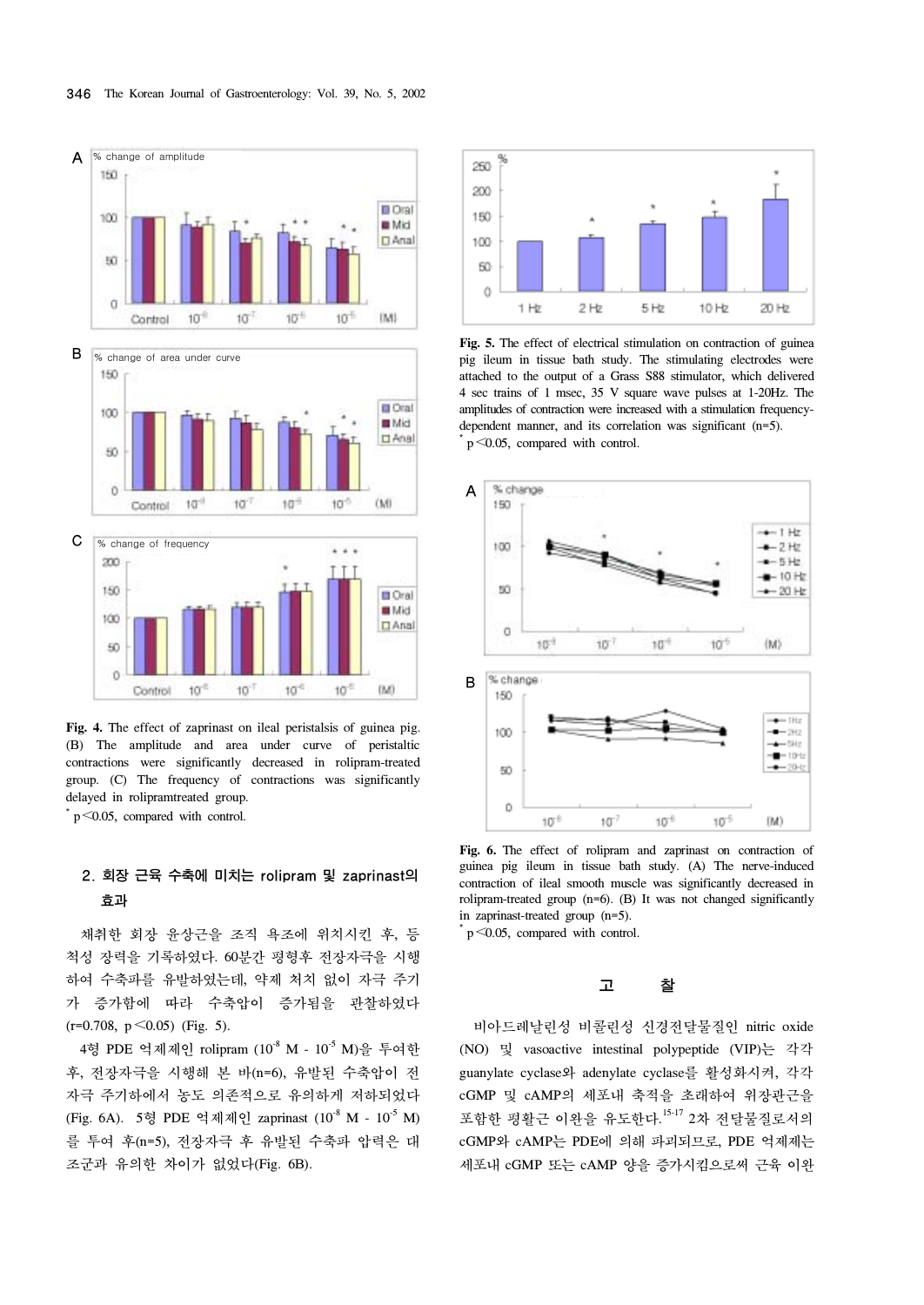을 초래케 한다. 8,18

본 연구에서는 PDE 억제제 중에서 4형 PDE 억제제인 rolipram이 조직 욕조 실험상 기니 픽 회장 근수축을 억제 하였고, 연동함을 이용한 실험상에서 rolipram과 5형 PDE 억제제인 zaprinast가 회장 연동 수축의 억제 및 다음 수축 까지의 주기가 길어짐을 처음으로 증명하였다.

PDE 동종효소는 개체 및 부위에 따라 존재 및 활성도 정 도가 다른데, 개 대장 근육에서는 적어도 5개의 동종효소 (PDE type I - V)가 있음이 관찰되었고, <sup>8</sup> 이들 효소에 대한 억제제를 이용해서 카바콜로 유도된 근수축 실험상 4형 PDE 억제제인 rolipram이 가장 유의하게 수축을 억제함이 보고되었다. 그 억제 강도는 rolipram, Ro 20-1724 (4형 PDE 억제제), isobutyl methylxanthine(비선택적 PDE 억제 제), SB 94120 (3형 PDE 억제제), zaprinast의 순으로 보고 하면서, 선택적인 4형 PDE 억제제가 장관의 과운동성 질환 의 치료 약물로 쓰일 수 있음을 제시하였다.

기니 픽 회장 근육절편을 이용한 장력실험에서 rolipram 은 methacholine으로 유도된 농도-수축 반응 곡선을 우측으 로 전위(rightward displacement)시켰다는 보고가 있으며,  $^6$ 기니 픽 회장을 재료로 하여 항문측에서 전장자극 후 구 측에서 활성화되는 즉, 상행 흥분성 장신경로(ascending excitatory enteric nerve pathway) 실험에서는 구측 수축을 유의하게 억제하였다는 보고가 있다. <sup>19</sup> 본 연구에서도 근육 장력실험상 rolipram  $(10^8 \text{ M} - 10^5 \text{ M})$ 을 투여한 후, 전장 자극를 시행하여 유발된 수축파압이 유의하게 저하됨을 관 찰하여 앞에 기술한 여러 실험 결과들을 뒷받침하였다. 연 동함을 이용해서 연동 수축반응을 관찰한 실험에서도 농도 의존적으로 수축파 압력 및 곡선하 면적이 유의하게 저하 되고 다음 수축이 나타나는 시점까지의 시간이 유의하게 길어짐을 관찰하여, rolipram은 기니 픽 회장 근육의 신경 매개성 수축 억제뿐만 아니라 연동 수축을 억제함을 알 수 있었다.

5형 PDE는 cGMP-specific PDE로서 5형 억제제는 세포 내 cGMP 농도를 증가시켜 위장관근 이완을 유도한다. 사 람의 LES 근육절편을 이용한 장력검사에서 5형 PDE 억제 제인 zaprinast가 LES를 이완시킴이 보고되었고,<sup>20</sup> 고양이 위저부 근육절편을 이용한 장력실험에서는 3,4,5 형 PDE 억제제 모두 농도 의존적으로 근 이완을 시키며 이중 zaprinast는 NO와 함께 투여했을 때 그 이완 정도가 더 심 화됨이 보고되었다.<sup>9</sup> 저자 등<sup>14</sup>은 주머니쥐의 식도체부근 육과 LES 근절편을 이용한 장력검사상 3형 억제제인 zardaverine과 5형 억제제인 zaprinast가 LES 기저압을 농도 의존적으로 유의하게 저하시켰고 전장자극 후 이완된 LES 압력이 자극 전 기저압으로 회복되는 시간이 더디어짐을 관찰하였다. 또, 식도체부 근육의 전장자극 후 수축압도 유 의하게 저하됨을 관찰함으로써, PDE가 식도의 연동을 조절 하며, PDE 억제제를 식도 아칼라지아 또는 미만성 식도경 련 등의 식도운동성 질환 치료에 쓸 수 있다는 이론적 배경 을 제시한 바 있다.

이어 저자 등<sup>21</sup>은 상기의 실험적 결과를 토대로 식도 관련증상이 없고 식도내압검사상 정상인, 건강 자원자 8 명을 대상으로 5형 PDE 억제제인 sildenafil을 투여해 본 바, 식도체부 연동 수축압 및 LES 압력이 유의하게 저하 되는 것을 관찰할 수 있었다. 식도 아칼라지아 환자에게 sildenafil (50 mg)을 투여, 식도내압 변화를 분석한 연구에 서, LES 기저압 및 연하 후 잔여압의 저하와 체부 연동 수 축압이 대조군에 비해 유의하게 저하됨이 보고되었는데,<sup>22</sup> 그 최대 효과는 투약 15-20분 후에 나타났고, 효과는 1시간 정도 지속되었다고 하였다. 그러나 정상 식도에서, NO의 불활성화 또는 생성을 차단하면 식도체부에 동시 수축을 유발할 수 있으므로, 본 약제를 투여하면 아칼라지아 환자 에서 관찰되는 식도체부의 동시 수축파를 정상 수축파로 회복시킬 것을 기대하였으나, 식도체부의 전파 속도 변화 를 관찰할 수 없었다고 하였다.

한 연구<sup>8</sup>에서는 개 대장 근육절편 장력검사상 zaprinast가 기대보다 그 수축 억제 강도가 유의하지 않음을 관찰하고, 음이온 교환 크로마토그래피를 이용한 대장 근육내 PDE 활성도 실험상 calmodulin 존재하에 cAMP 가수분해 활성 도가 증가하고 이것이 zaprinast에 의해 억제되는 것을 관찰 한 바, 이는 개의 대장 근육에 대해서는 zaprinast가 5형 PDE 억제 효과보다는 1형 PDE 억제 효과로 그 반응이 나 타났다고 하였다. 다른 보고에서 기니 픽 회장 근절편을 이 용한 장력실험상 zaprinast는 metacholine에 의한 수축반응 에서 농도-의존적으로 억제하였다고 하나, <sup>6</sup> 본 실험과 달리 고농도 $(10^{-5} - 10^{-3})$  M)를 사용한 차이에서 연유된다고 하겠 다. 본 연구에서도 5형 PDE 억제제인 zaprinast  $(10^8 - 10^{-5})$ M)를 투여한 후, 전장자극하여 유발된 수축파 압력은 대조 군과 유의한 차이가 없었다. 그러나 연동함을 이용한 연동 수축실험에서는, zaprinast는 수축파 압력이 유의하게 저하 되었고 주기도 길어져서, 실험에 사용한 농도에서는 신경 매개성 수축 유발에 대한 억제 효과는 없으나, 연동 억제 효과는 있음을 알 수 있었다.

본 실험에서 사용한 조직 욕조를 이용한 근 장력실험 결 과상 약물의 억제 정도가 rolipram이 zaprinast보다 더 현저 하였는데, 이는 개 대장 및 고양이 위저부에서 측정한 장력 혹은 PDE 활성도를 동종효소별로 비교한 실험에서<sup>8,9</sup> 4형 PDE 억제제인 rolipram이 5형 PDE 억제제인 zaprinast보 다 더 강하다는 다른 보고 결과와 일치하여 PDE 활성도 가 기니 픽 회장 근육에서는 4형이 5형보다 더 강함을 시사하였다.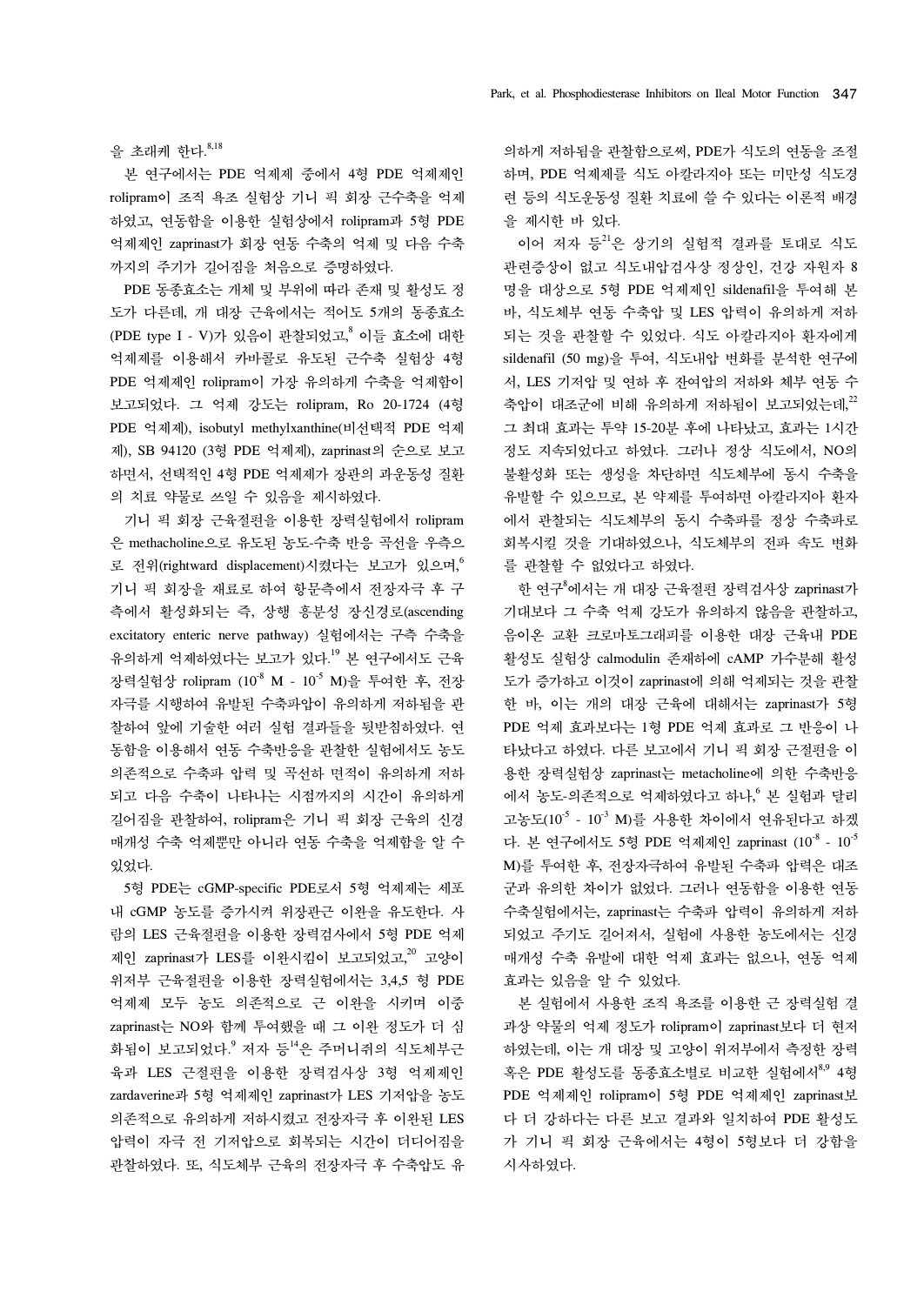결론적으로 4형 및 5형 PDE 억제제 약물이 기니 픽 회장 근 수축 또는 연동운동에 억제 효과가 있음을 알 수 있었고, 식도 및 기타 위장관에서도 근 이완 효과가 있다고 알려진 바, 최근에 비뇨기과 영역에서 발기부전치료로 각광받는 5형 PDE 억제제인 sildenafil 투여시 식도 및 위장관 근이완 을 초래할 수 있음을 실험적으로 증명하였다. 실제로, 기존 의 장관 기능이 저하된 환자에서 PDE 억제제를 투여시 기 능 저하가 더 심화될 가능성이 있다고 하겠다. 아울러 특정 장기에 보다 선택적인 약제가 개발된다면, 이러한 장관계 이완작용을 이용해서 장관 근육의 과수축이 있는 특정 장 운동성 질환의 치료에 응용할 수 있으리라 기대된다.

## 요 약

목적: 세포내 cAMP 또는 cGMP는 각각 adenylate cyclase 및 guanylate cyclase의 활성화에 반응하여 생성되 며 phosphodiesterase (PDE)는 cAMP 및 cGMP의 대사에 관여하는 효소이다. 저자 등은 4형 및 5형 PDE 억제제가 기니 픽 회장 연동 및 근 수축에 미치는 영향을 알아보고자 본 연구를 시행하였다. 대상 및 방법: 약 400 그램 정도 되 는 수컷 기니 픽 회장을 채취하여 4형 PDE 억제제인 rolipram 혹은 5형 PDE 억제제인 zaprinast를 투여한 후 연 동운동을 관찰하며, 회장 윤상근의 장력에 미치는 영향을 측정하기 위해 근육절편을 조직 욕조에 위치시킨 후 상기 약제를 주입한 후 전장자극 후 수축압을 측정하였다. 결과: 연동 실험에서 4형 PDE 억제제인 rolipram  $(10^{-8}$  M -  $10^{-5}$ M)은 수축곡선하 면적을 유의하게 억제하였고 다음 수축 까지의 시간을 유의하게 연장시켰다. 5형 PDE 억제제인 zaprinast (10-8 M - 10-5 M)도 마찬가지로 수축파 압력이 유 의하게 저하되었고 주기도 길어졌다. 조직 욕조를 이용한 장력실험에서 rolipram은 전장자극 후 유발된 수축파압을 유의하게 저하시켰으나, zaprinast는 대조군과 유의한 차 이가 없었다. 결론: 결론적으로 4형 및 5형 PDE 억제제 약 물이 기니 픽 회장 근 수축 또는 연동운동에 억제 효과가 있음을 알 수 있었고, 향후 과운동성 장질환의 치료에 적용 할 수 있는 가능성을 제시하였다고 생각한다.

색인단어: Zaprinast, Rolipram, Phosphodiesterase, 회장 운 동 기능

# 참 고 문 헌

1. Beavo JA. Cyclic nucleotide phosphodiesterases: functional implications of multiple isoforms. Physiol Rev 1995;75: 725-748.

- 2. Kelly RA, Smith TW. Pharmacological treatment of heart failure. In: Hardman JG, Limbird LE, Molinoff PB, Ruddon RW, Goodman Gilman A, eds. Goodman & Gilman's The pharmacological basis of therapeutics. New York: McGraw-Hill, 1995:809-838.
- 3. Barnette MS, Barone FC, Grouse M, Torphy TJ, Ormsbee III HS. Smooth muscle cyclic GMP is elevated by activating enteric neurones in the lower esophageal sphincter (LES) muscle of three species. Gastroenterology 1988;95(abstr): 855A.
- 4. Joslyn AF, Barnette MS, Grouse M, et al. Cyclic nucleotides increase during neuronally induced relaxation of sphincteric gastrointestinal smooth muscle. J Gastrointest Motil 1990;2: 65-72.
- 5. Grouse M, Joslyn AF, Thompson W, Barnette MS. Changes in intracellular cyclic nucleotide content accompanies relaxation of the isolated canine internal anal sphincter. J Gastrointest Motil 1991:3:46-52.
- 6. Tomkinson A and Raeburn D. The effect of isoenzymeselective PDE inhibitors on methacholine-induced contraction of guinea-pig and rat ileum. Br J Physiol 1996;118: 2131-2139.
- 7. Rattan S and Moummi C. Influence of stimulators and inhibitors of cyclic nucleotides on lower esophageal sphincter. J Pharmacol Exp Ther 1989;248:703-709.
- 8. Barnette MS, Manning CD, Price WJ, Barone FC. Initial biochemical and functional characterization of cyclic nucleotide phosphodiesterase isoenzymes in canine colonic smooth muscle. J Pharmacol Exp Ther 1993;264:801-812.
- 9. Barbier AJ, Lefebvre RA. Relaxant influence of phosphodiesterase inhibitors in the cat gastric fundus. Eur J Pharmacol 1995;276:41-47.
- 10. Stoclet JC, Keravis T, Komas N, Lugnier C. Cyclic nucleotide phosphodiesterases as therapeutic targets in cardiovascular diseases. Exp Opin Invest Drugs 1995;4: 1081-1100.
- 11. Yamashita N, Yamauchi M, Baba J, Sawa A. Phosphodiesterase type 4 that regulates cAMP level in cortical neurons shows high sensitivity to rolipram. Europ J Pharmacol 1997;337:95-102.
- 12. Jeremy JY, Ballard SA, Naylor AM, Miller MAW, Angelini GD. Effects of sildenafil, a type 5 cGMP phosphodiesterase inhibitor, and papaverine on cyclic GMP and cyclic AMP levels in the rabbit corpus cavernosum in vitro. Br J Urol 1997;79:958-963.
- 13. Ballard SA, Gingell CJ, Tang GK, Turner LA, Price ME, Naylor AM. Effect of sildenafil on the relaxation of human